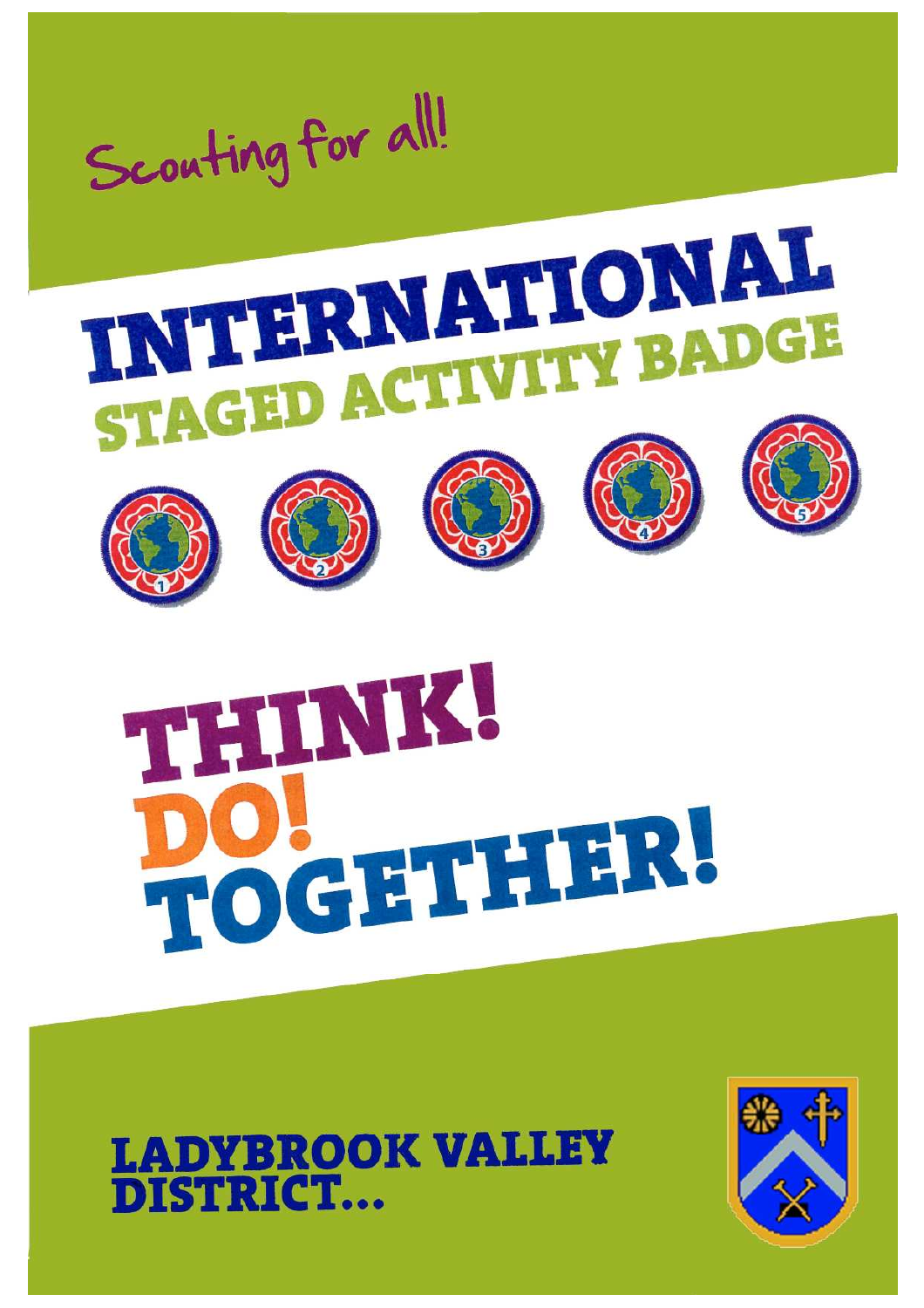*Acknowledgment:* 

*Thanks to West Lancashire Scouts for developing the original badge requirements and permitting duplication and amendments for use by Ladybrook Valley District.Scouts.*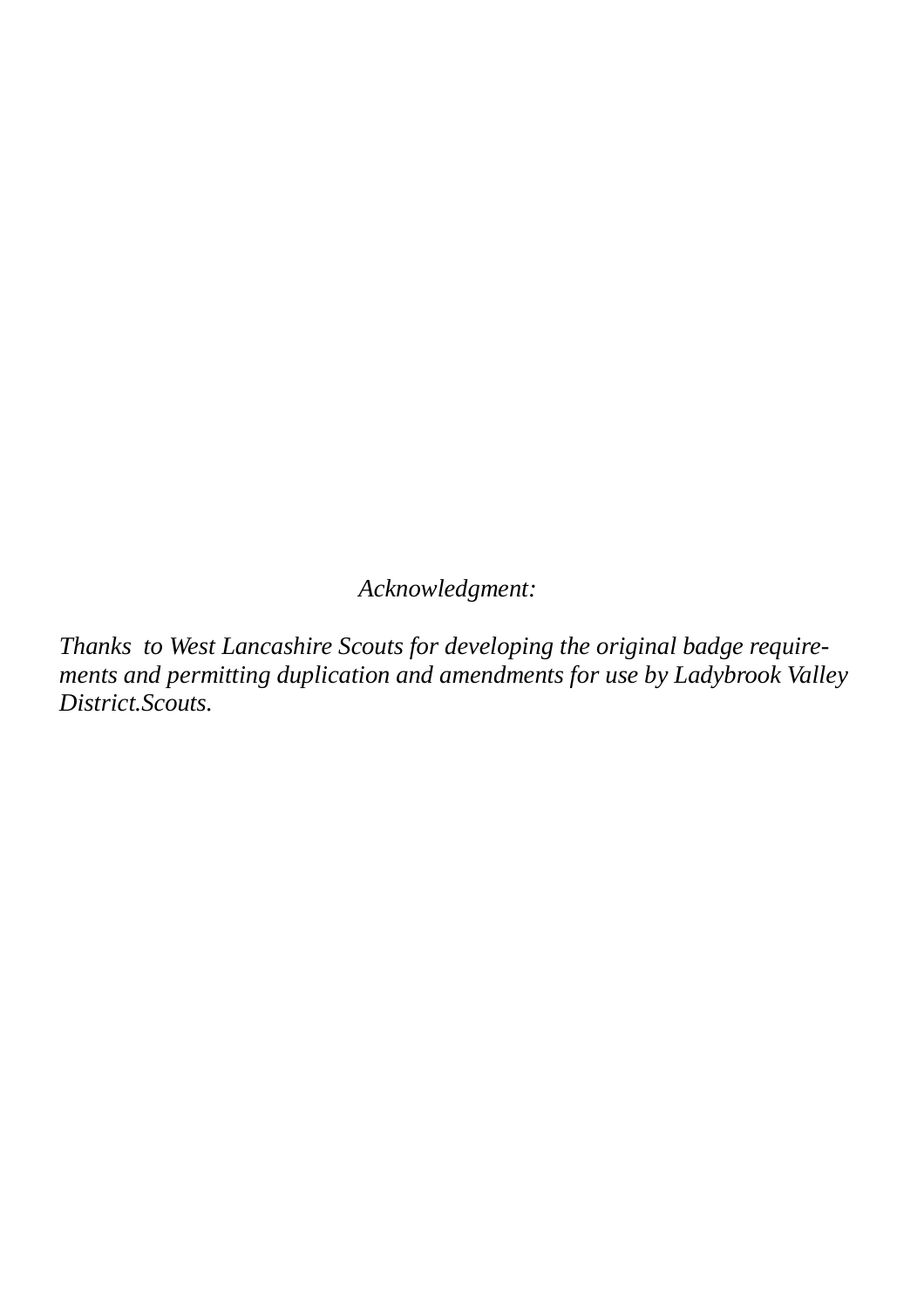



Complete one item from each section.

#### **Scouts Think**

- 1. Introduce a range of foods from around the world, find out where the food is from.
- 2. As a group, over a 6 week period, collect postcards from as many different locations around the world, and look at where they are on a map.
- 3. Learn about examples of global Issues (local/national/international) e.g. poverty, homelessness, natural disasters.
- 4. Investigate food miles.
	- Keep a record of the food that you eat during one week, including: The country or part of the world where you would expect to eat that food.
	- Details from the packaging about where the ingredients come from.
	- Where is the furthest your food has come from?
	- Do any of the foods you eat have a special status e.g. organic, fair-trade? What does this mean about the way they are produced?
	- Go on a wildlife trail that features animals from around the world

#### **Scouts Do**

- 1. Take part in a linking night with another group or section on an international theme.
- 2. Hold a food tasting night, featuring foods from around the world.
- 3. Visit an international camp.
- 4. Visit an airport/docks/railway station.
- 5. Complete a Join in Jamboree activity.
- 6. Construct a famous building out of spaghetti and marshmallows or newspapers, e.g. Eiffel tower.

- 1. Investigate and learn about a Scout Group of the same age in another country.
- 2. Make contact with a Scout Section from another country, find out about how their Scouting experience differs to your own.
- 3. Learn the Scout Promise of that section from a country other than your own.
- 4. Take part in a Jamboree sleepover.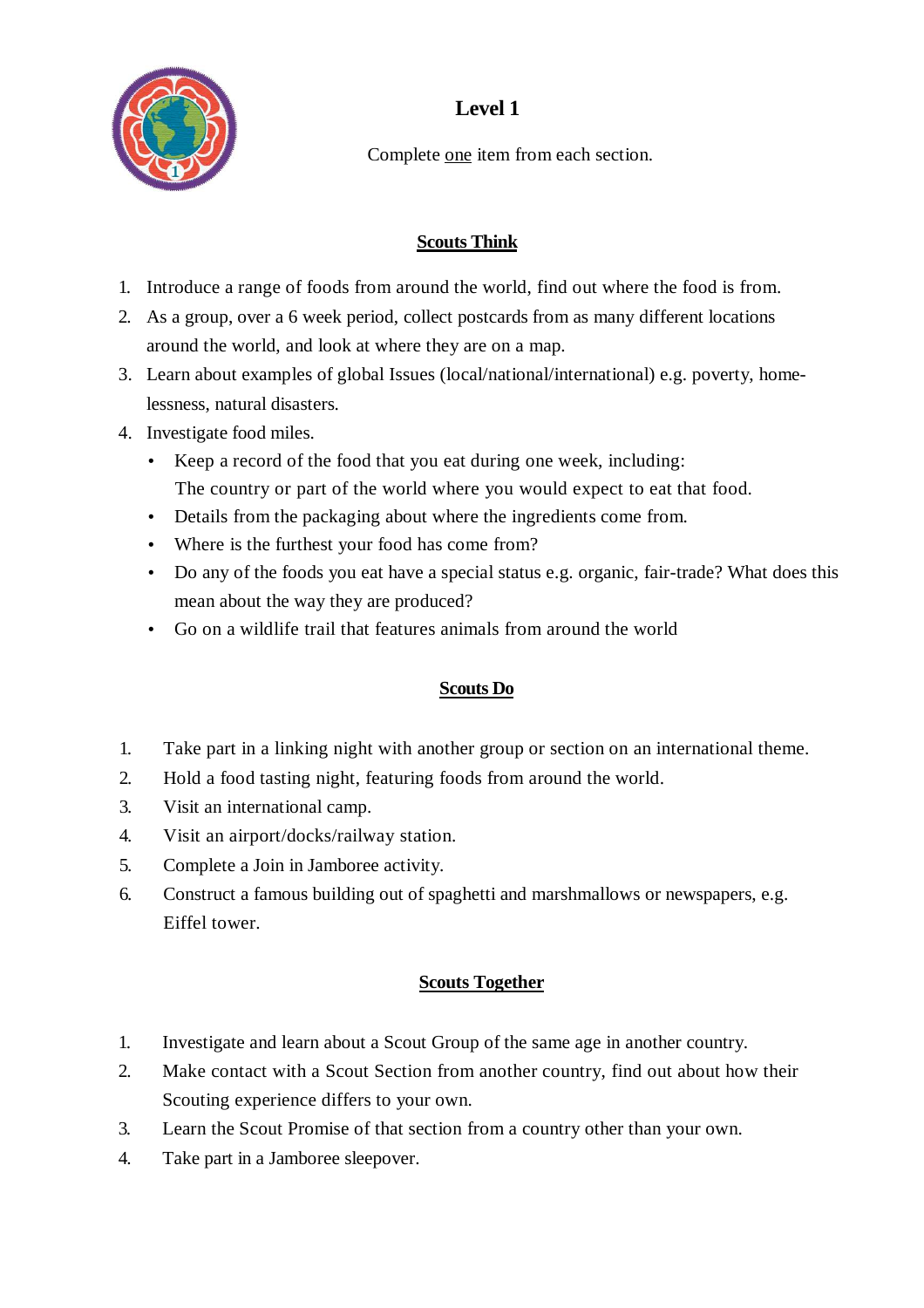

Complete one item from each section **plus two other items**

#### **Scouts Think**

- 1. Choose an international charity; learn about what they do, and how the money raised is spent.
- 2. Pick a country, and pretend to be a sales representative, selling the country to the rest of your section.
- 3. Arrange for a talk from an international visitor, on an international/global theme.
- 4. Hold a festival evening, celebrating a religious/cultural event you would not normally celebrate.
- 5. Arrange for a visit/talk from a pilot, customs officer or similar.

#### **Scouts Do**

- 1. Build a model of a famous international landmark.
- 2. Choose a local charity, learn about what they do, and fundraise for the charity.
- 3. Learn about different modes of transport, their availability, and their environmental impact.
- 4. Complete two different Join in Jamboree activities.
- 5. Visit an international camp & take part in activities.
- 6. Hold an international cooking night.

- 1. Research two different Scouting regions in different continents/hemispheres and learn about how they differ to each other and your own country.
- 2. Look at the similarities and differences between Scout uniforms around the world.
- 3. Make a paper chain of friendship dolls with the different uniforms you have seen.
- 4. Arrange for a jamboree participant to visit and talk about their experiences.
- 5. Visit an international Camp as a day visitor.
- 6. Get in contact with a British Scout Group in a foreign country; discuss how their Scouting experience differs from your own.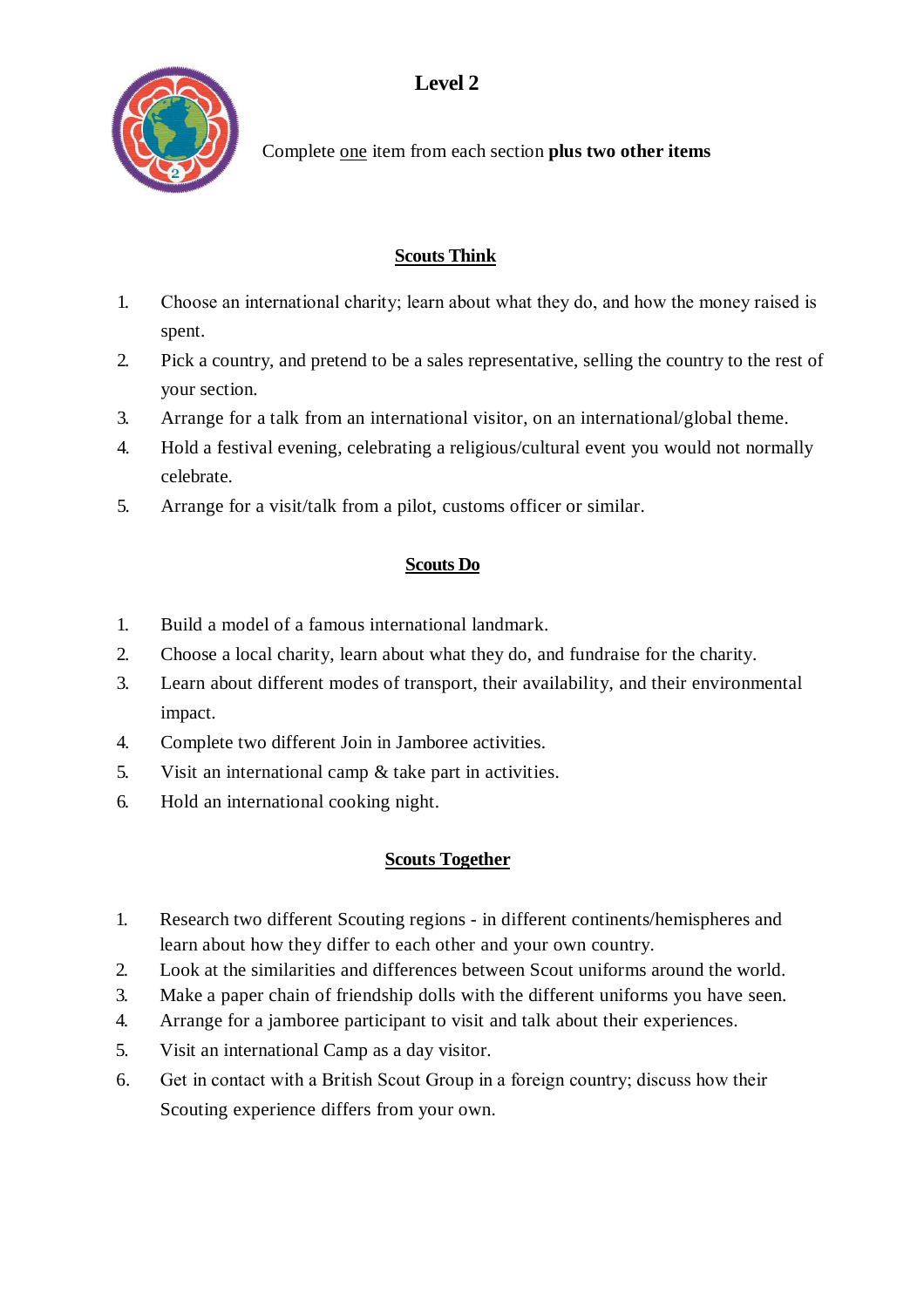# **LEVEL 3**



Complete two items from each section

#### **Scouts Think**

- 1. Choose a country, find out information about that country's culture, history, points of interest, and compare these to your own country
- 2. Find out about different types of disasters around the world, i.e. flooding, earthquakes, famine, wars and discuss with other members of your section how countries responded to the disaster.
- 3. Look at how the countries in 2) responded to the disaster, redeveloped and whether the country is now better off than before.
- 4. Choose three different newspapers and cut out all the articles that mention other countries. Compare how much information is given in each paper. Are the countries represented in different ways?

#### **Scouts Do**

- 1. Build a model of a famous landmark using pioneering skills.
- 2. Work with other members of your section to cook an international themed meal.
- 3. Complete four different Join in Jamboree Activities.
- 4. Visit different religious buildings, find out about them and compare them to your own religion.
- 5. Travel around your local area looking at religious buildings, and/or places of interest, learning about the places as you go.
- *6.* Play a game about international justice or fairness, e.g. The Trading Game or the Paper Bag Game. *(Both games are available as downloads from the Christian Aid website under youth resources)*

- 1. Take part in an international camp at home or abroad.
- 2. Participate in JOTA or JOTI.
- 3. Link with a Scout Group from an overseas country.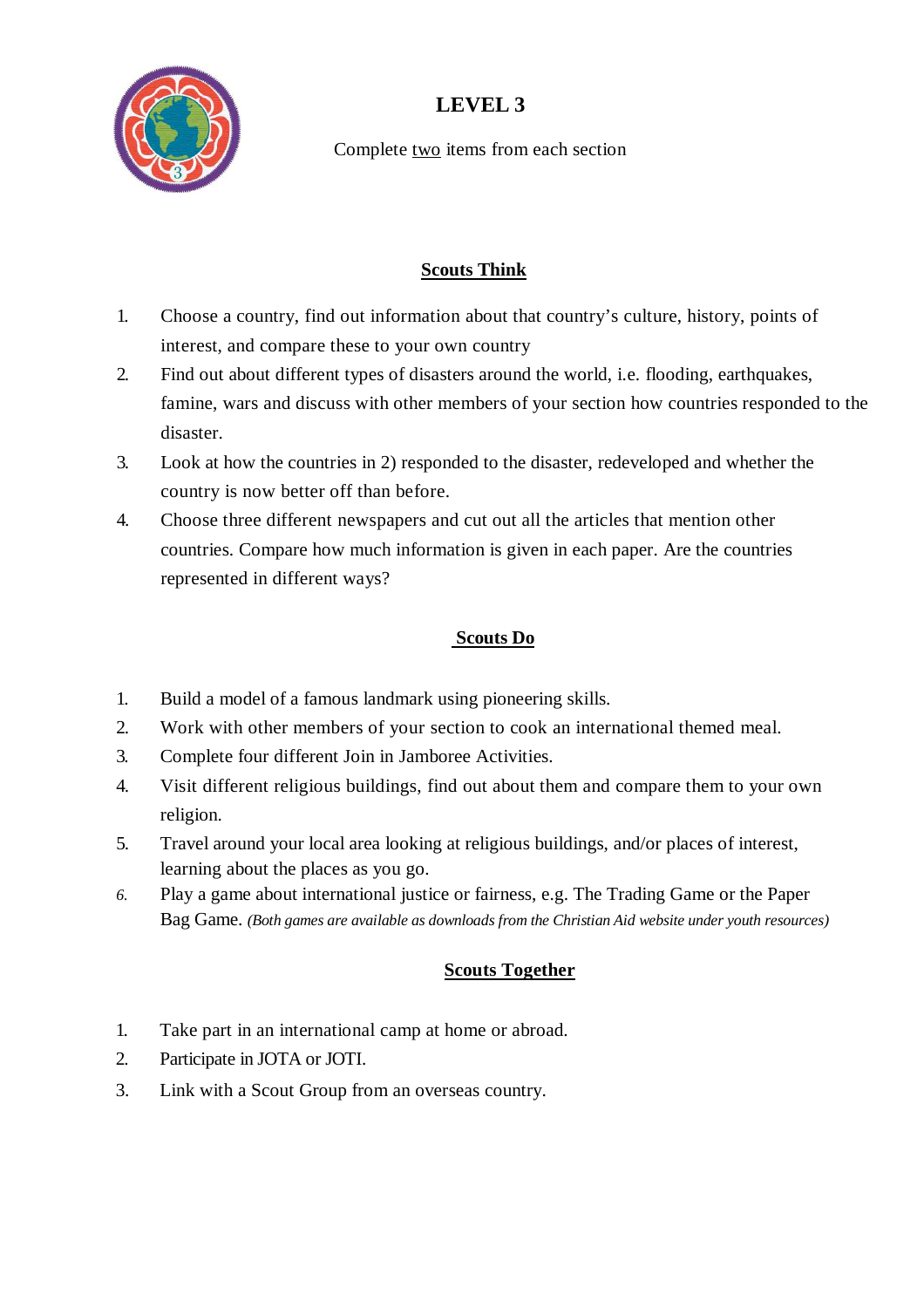

## **Level 4**

Complete two items from each section plus one extra item

### **Scouts Think**

- 1. Choose two countries, find out information about both countries culture, history, points of interest, and compare these to each other, as well as your own country.
- 2. Demonstrate knowledge of how your country is prepared for disasters. This could include flooding, hurricanes, forest fires and other natural disasters. Find out which agencies in your country are responsible for dealing with various disasters. Compare this to a developing country.
- 3. Find out about various charities related to the issues of refugees and homelessness, both at home (e.g. Shelter) and abroad (e.g. Shelterbox).
- 4. Find out about various Global Health issues, (e.g. Malaria, HIV) and the causes, symptoms, and prevention/treatment of these issues.

#### **Scouts Do**

- 1. Work with your patrol/unit to plan an international themed meal, shopping for ingredients and cooking the meal.
- 2. Help to deliver Join In Jamboree activities for another Group/Section.
- 3. Undertake, and complete the Explorer Belt.
- 4. Visit a variety of religious buildings in your local area, and/or places of interest, learning about the places as you go.
- 5. As a group, debate on a global issue of your choice, e.g. Fair Trade.
- 6. Give a talk to a group of your peers on any global subject you choose, which should last not less than five minutes. This could be a recent International experience, environmental issue or another culture.

- 1. Take part in an International Jamboree at home or abroad
- 2. Help run an international themed evening for Beavers or Cubs
- 3. Participate in JOTA and/or JOTI and talk with Scouts from overseas
- 4. Link with a Scout from an overseas country.
- 5. Find out how Scouting as an organisation has helped and aided many countries around the world. Research and plan how you might help with the aid of a specific project.
- 6. Give home hospitality to an overseas Scout or take part in an international exchange, at home, or abroad.